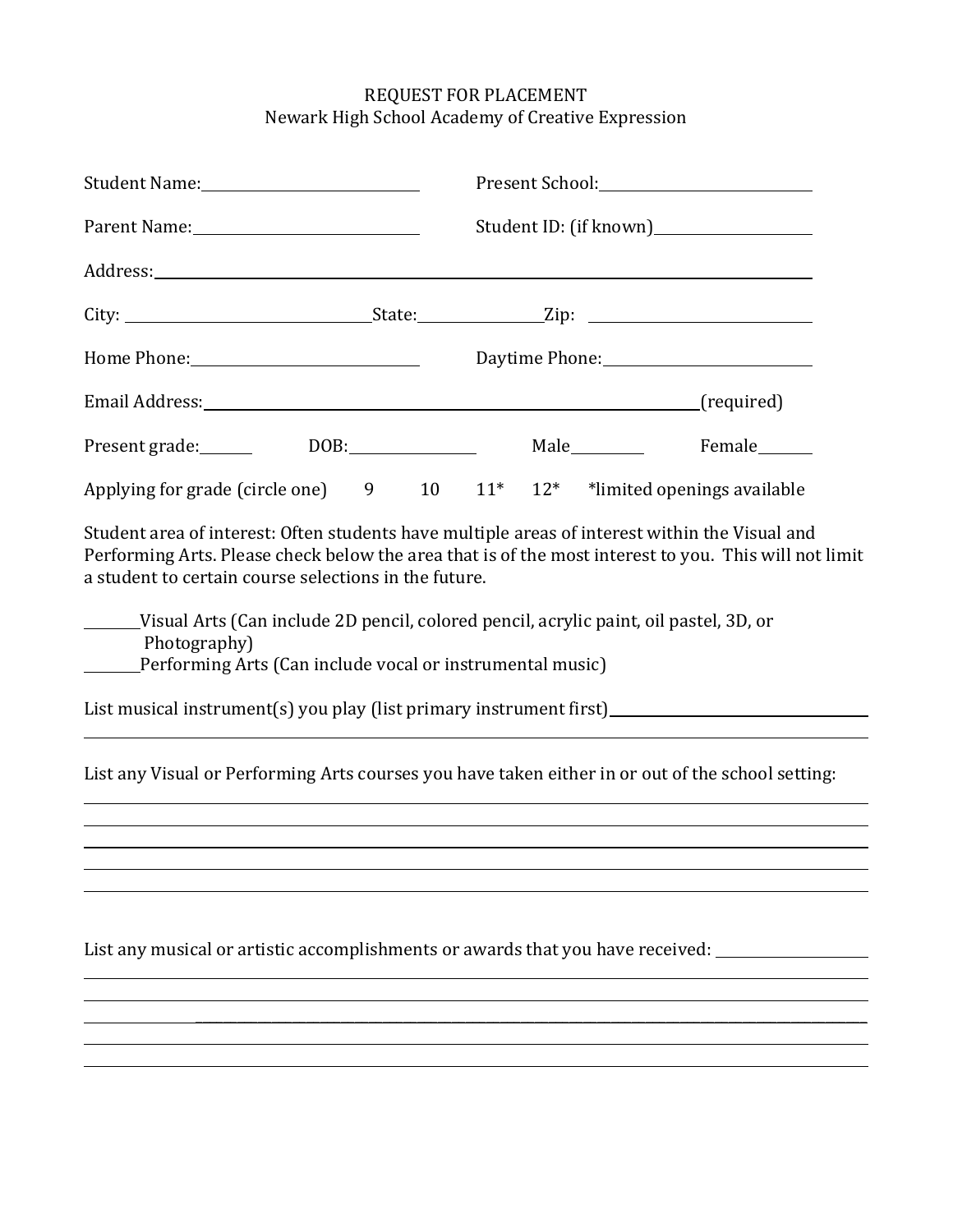Presentation of Work

To assist in determining acceptance into ACE, it will be necessary for you to prepare to show pieces of your work or perform for the ACE staff. These presentations are a requirement for acceptance into ACE and are used to determine appropriate course placement based on skill level.

Check the discipline area below that you will prepare for the presentation.

Vocal –Two contrasting pieces of 16 bars each that will showcase your range and talent. Students should provide their own music.

Orchestra- Two contrasting works of 2 min. each that will showcase your talents. Students should provide their own instrument and music.

Band- Two contrasting works of 2 min. each that will showcase your talents. Students should provide their own instrument and music.

Visual Arts- Five works created within the last two years to include a minimum of 1 drawing and preferably showing a variety of media (pencil, colored pencil, acrylic paint, oil pastel, sculpture, ceramics, etc.)

Presentations will occur on Monday, May 15, from 2:30-3:30pm and Tuesday, May 16, from 3:30- 4:30. Choose the time frame below that will be convenient for you to attend. We will contact you to confirm the time of your presentation.

May 15, 2:30-3:30pm May 16, 3:30-4:30pm

By signing this document, we understand that students will need to complete a minimum of five (5) Fine Arts credits before graduation and will need to maintain a minimum 3.0 GPA in Fine Arts classes.

| Student signature_ | Date |
|--------------------|------|
|                    |      |
| Parent signature   | Date |

Please direct questions to Mrs. Kristin DeGregory (kristin.degregory@christina.k12.de.us)

PLEASE RETURN COMPLETED APPLICATION: ACE Admissions c/o Kristin DeGregory (MUST BE RECEIVED BY Mon., April 3, 2017) Newark High School

750 E. Delaware Avenue Newark, DE 19711

If you need more information about auditions, please contact: Mrs. Carmack (choir) [penny.carmack@christina.k12.de.us](mailto:penny.carmack@christina.k12.de.us) Ms. Macera (strings) [rosaria.macera@christina.k12.de.us](mailto:Rosaria.macera@christina.k12.de.us) Mr. Wittman (band) [jonathan.wittman@christina.k12.de.us](mailto:jonathan.wittman@christina.k12.de.us)

Please join us on May 10 and 11 for our NHS Jazz Arts Festival at 7:00pm in The Gallery at NHS. Come see our student art exhibit and small groups jazz performances.